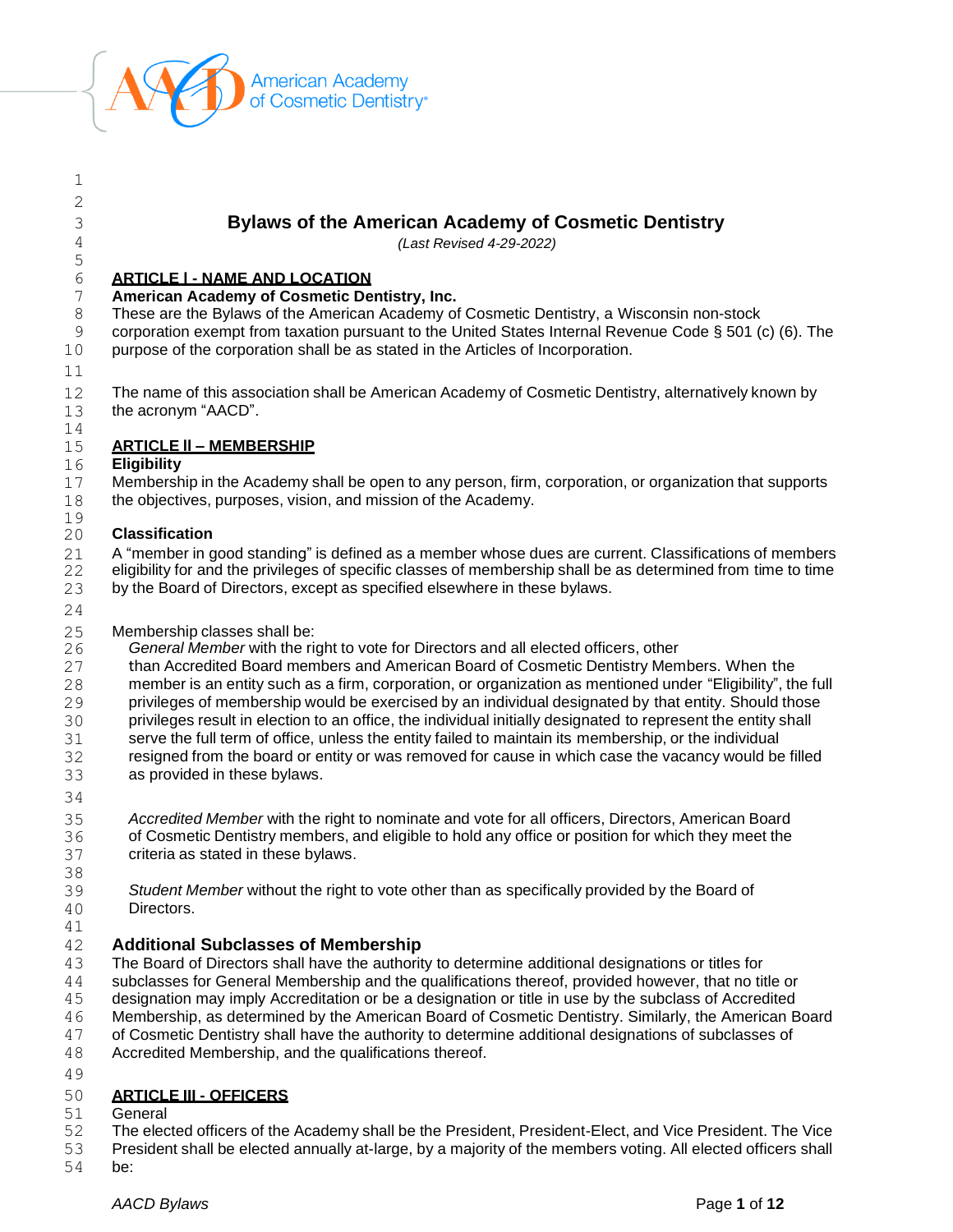

Accredited Members who have served for at least two years, in any combination, as a member of the

Board of Directors, member of the American Board of Cosmetic Dentistry, Accreditation Chair of the

American Board of Cosmetic Dentistry, or Fellowship Chair of the American Board of Cosmetic

Dentistry and shall serve for one term of one year.

Any elected officer who serves six (6) or more months shall not thereafter be eligible for election to

 the same office. 

## **President**

 The President shall preside at all membership meetings. The President shall be an ex-officio member of all committees, action groups, task forces or other subdivisions created within the Academy, except the Nominating and Leadership Development Committee. The President shall vote only when necessary to break a tie, except as a member of the Executive Committee. This provision shall not prohibit the

President from voting as a member on matters presented to the membership for vote by ballot.

# **President-Elect**

In the absence or inability or willful refusal to act of the President, the President-Elect shall perform the

- duties of President, and when so acting, shall have all the powers of and be subject to all the restrictions
- upon the President. The President-Elect shall serve as chair of the Budget and Finance Committee and
- perform such other duties as from time to time may be assigned by the President or the Board of
- Directors.

#### **Vice President**

The Vice President shall serve as a member of the Finance Committee and perform such other duties

- assigned by the Board of Directors. The Vice President shall preside at a meeting if the President and
- President-Elect are both absent.

# **Ascension of Officers**

 Upon completion of their term of office, the President-Elect shall automatically become President and the Vice President shall become President-Elect.

#### **Executive Director**

 The Executive Director shall be responsible for day-to-day operations and implementing the policies and programs of the Academy as established by the Board of Directors and the American Board of Cosmetic 89 Dentistry. The Executive Director shall be considered an employee of the Board of Directors and shall

- report to the President. The Executive Director shall also serve as Corporate Secretary and shall
- designate, subject to the approval of the respective governing board, a person to perform the duties
- normally performed by a Secretary for that board as described in the parliamentary authority designated
- in Article XIII. The person designated to serve as secretary of the Board of Directors shall serve as
- secretary for all meetings of the members.
- 

# **Officers of the American Board of Cosmetic Dentistry**

- The officers of the American Board of Cosmetic Dentistry shall be the Chair and such other officers as the ABCD members shall from time to time determine. Officers of the American Board of Cosmetic Dentistry
- shall be chosen annually by the ABCD members from among the ABCD members. Offices shall be
- eligible to serve a maximum of two (2) consecutive one-year terms.

### **Removal**

- Any officer may be removed from office for cause by affirmative vote of a majority of members casting votes on the issue at a regular scheduled or special membership meeting. Valid reasons for removal are:
- a. Continued gross or willful neglect of the duties of the office
- b. Violation of the Standards of Conduct
- c. Failure or refusal to disclose necessary information on matters of Academy business
- d. Unauthorized expenditures or misuse of Academy funds
- e. Misrepresentation of organization and its officers to outside persons
- f. Conviction of a felony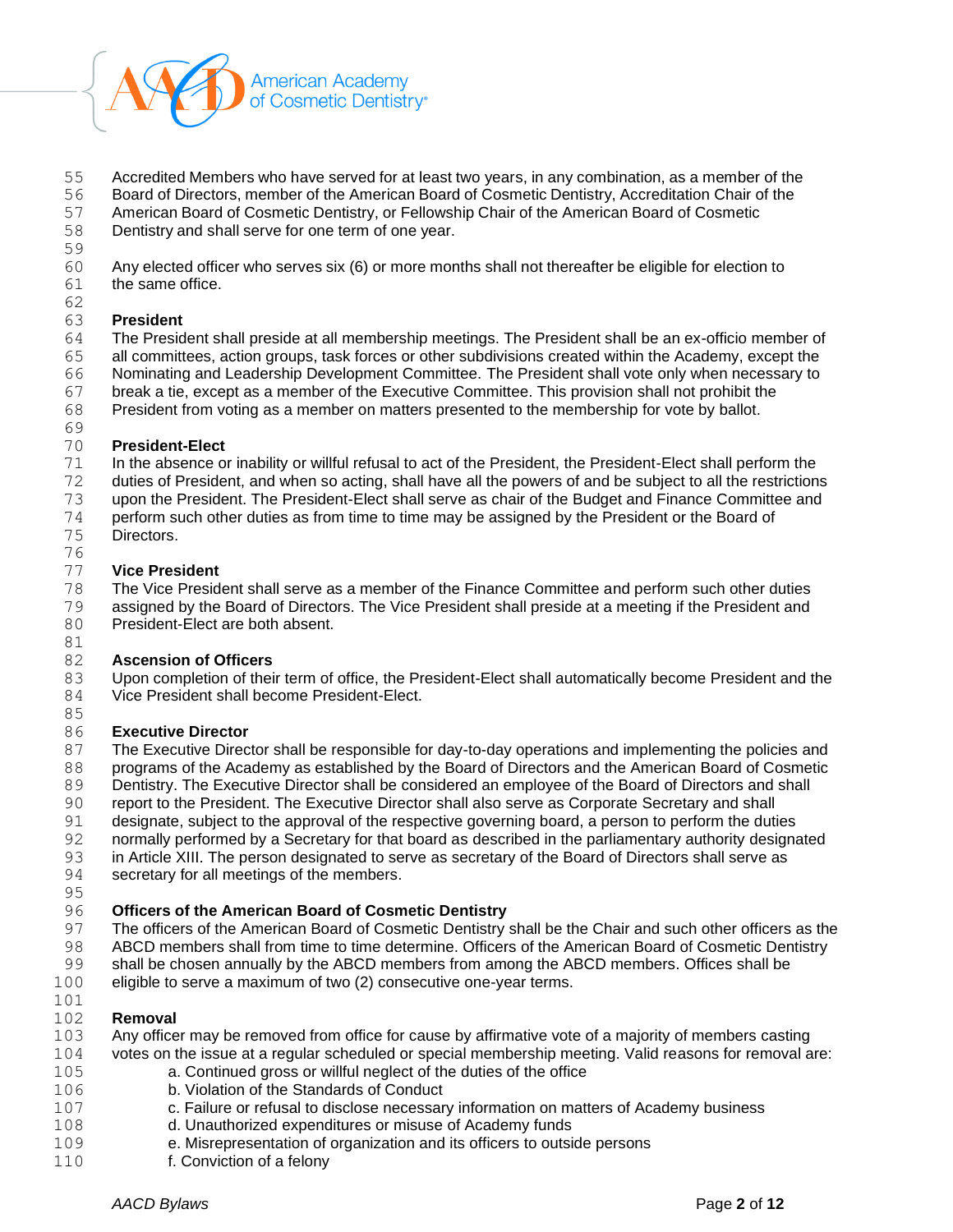

### 

Prior to removal, an officer must be provided adequate notice, a fair hearing, the right to confront and

- 113 question any accusers, the right to counsel and a reasonable opportunity to present a defense.
- 

## **ARTICLE IV - ORGANIZATIONAL SUB-UNITS**

### **Authority to Establish**

- To achieve the objectives and purposes of the Academy, the Board of Directors may establish
- organizational subunits such as, for example, non-profit subsidiaries, regions, chapters, councils,
- colleges, academies sections, or divisions.

### **Oversight**

- The Board of Directors shall exercise authority over policies, services, programs, and budgets of all
- organizational units, including qualification for membership and jurisdiction to ensure conformity with the mission of the AACD and consistent operation within all subunits.
- 

## **ARTICLE V - MEMBERSHIP MEETING**

### **Annual Meeting**

 The Annual Meeting of the members of the Academy shall be held at such place and on such dates as may be determined by the Board of Directors.

### **Special Meetings**

- 132 Special Meetings of the members may be called by the President, or by resolution of a majority of the
- Board of Directors and shall be called upon petition of ten percent (10%) of the members in good
- standing as of the date of filing the petition. Such petition shall be filed with the Corporate Secretary. Only
- those matters that are within the purpose described in the meeting notice may be conducted at this special meeting.
- 

### **Notice**

 Notice of the time and place of meetings of the members, shall be published in the official publication of 140 record of the Academy or sent by email or by any other electronic means no more than ninety (90) days 141 and no less than thirty (30) days prior to the date thereof.

#### **Quorum**

- A quorum shall consist of ten percent (10%) of the members in good standing registered to attend
- any officially called membership business meeting. In the absence of a quorum, any meeting of the
- members may be adjourned from time to time by a majority of the members in good standing
- present at the meeting.

# **Voting**

- All motions, resolutions and elections shall be decided by a majority of the legal votes cast by the members present in good standing in the membership class applicable to the motions/resolutions or election if class voting is required by the bylaws.
- 
- In case there are more than two candidates for a position with no one receiving a majority of the votes, re- balloting would be required until one receives a majority of the votes. The process could be expedited by dropping the candidate with the lowest vote total and then re-voting until one candidate receives a majority.
- 
- In the event that an election is incomplete (i.e. no candidate receives a majority of the votes allowed) by
- 160 the adjournment of the annual membership meeting, the Board of Directors at their next meeting shall fill
- 161 the position by majority roll call vote from among the final candidates. A quorum of the Board of
- Directors must be present for this vote.
- 

# **Elections and Eligibility**

The election of the Vice President, members of the (AACD) Board of Directors, members of the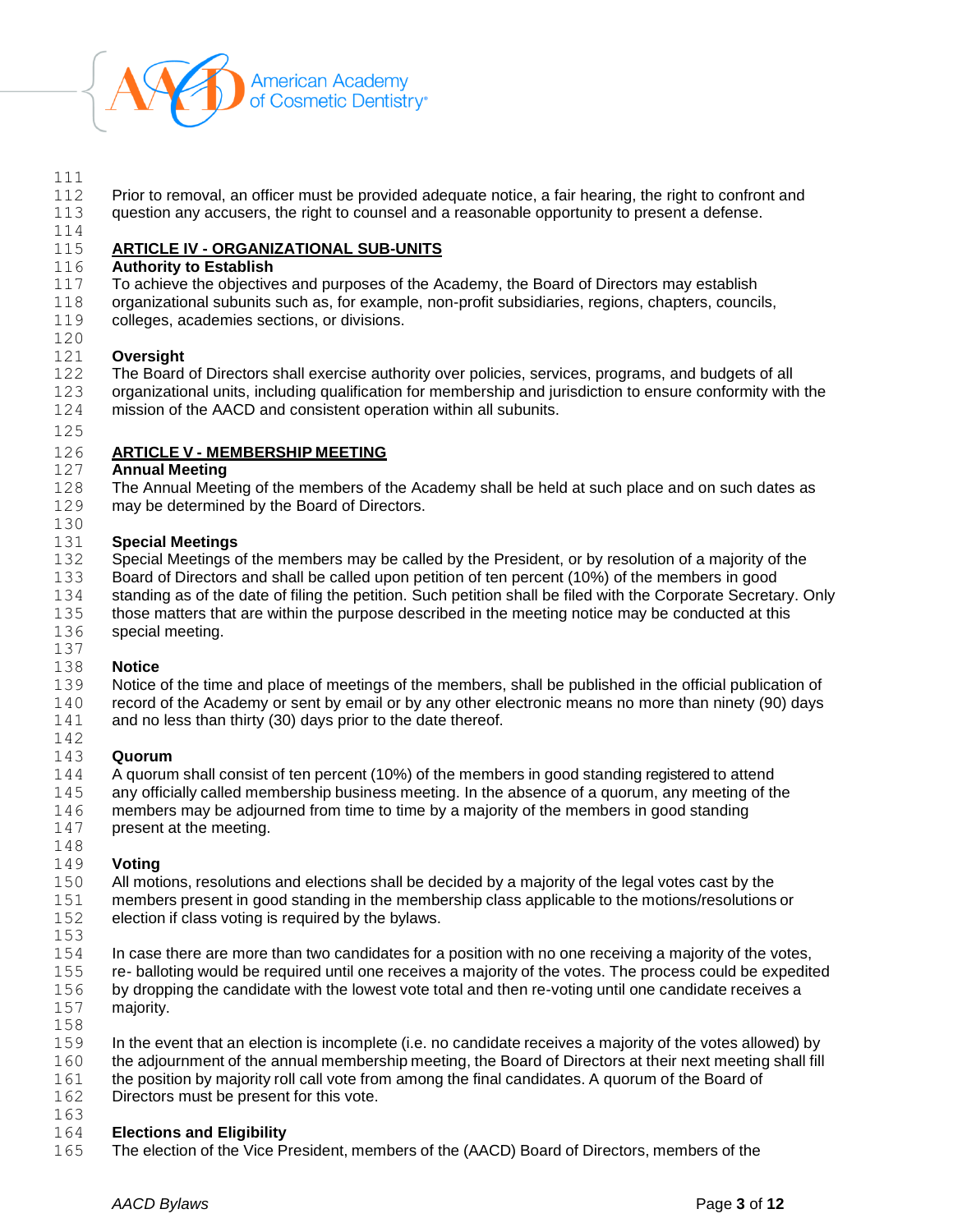

- American Board of Cosmetic Dentistry and elected members of the Nominating and Leadership
- Development Committee shall take place at the Annual Membership Meeting. The Nominating and
- Leadership Development Committee shall develop all the necessary application materials. All board
- member candidates must submit the application materials on or before the application deadline and
- be interviewed, including candidates that are considering running from the floor. After the
- interviewing process, the Nominating and Leadership Development Committee shall present a slate
- of candidates, with one candidate nominated for each open position to be filled.
- 

 Any candidate, who has applied and interviewed but was not nominated, may choose to run from the 175 floor for any position for which he/she is qualified and must notify the Executive Office, in writing, 30<br>176 davs prior to the Annual Membership Meeting. At the Annual Membership Meeting any candidate who ha days prior to the Annual Membership Meeting. At the Annual Membership Meeting any candidate who has applied and interviewed but loses an election, may run from the floor for any other office for which he/she is

 qualified and eligible, without any additional notifications or applications required. 

### **ARTICLE VI - BOARD OF DIRECTORS**

### **Requirement**

- To be eligible for election to the Board of Directors, a person must have been a member in good
- standing of the Academy for two years and have attended two AACD annual scientific sessions by the
- 184 time of the election (with the special exception detailed under University Representative below).

### **Composition**

- The power of the Corporation shall be vested in its Board of Directors, which shall have eleven (11) individual members in good standing as follows:
- Three (3) Directors shall be Accredited Members.
- Two (2) Directors shall be General Members at the time of their election.
- Three (3) Directors shall be organization representatives one each who are representative of laboratory members, corporate members and university academic organization members.
- Three (3) Directors shall be the President, President-Elect and Vice President.

#### **Corporate Representative:**

 The corporate representative must be an owner or employee of a corporation that provides products or services directly to the dental profession.

### **Laboratory Representative:**

The laboratory representative must be an owner or employee of a dental laboratory.

# 

- **University Representative:**
- The university representative must be a current individual member and must be a full-time faculty
- member or administrator in an accredited dental school. The individual must have been a member of the
- University Educators Forum for one year by the time of the election or the University Relations
- Committee for one year and must have attended two AACD annual scientific sessions by the time of the election.
- 

### **ABCED Liaison**

- In addition, the American Board of Cosmetic and Esthetic Dentistry (ABCED), as described in Article [VIII] herein, shall appoint a Liaison to the Board of Directors, who shall be invited to attend and participate in all meetings of the Board of Directors (except those held in executive session), without vote.
- 

### **Election and Term**

- Voting for the Accredited Member directors shall be by the Accredited Members. All other directors,
- other than the President, President-Elect and Vice President, shall be elected at-large by all members
- in good standing. Directors other than President, President-Elect and Vice President directors shall
- serve for a term of two (2) years or until their successors have been elected and assume office at the
- end of the annual business meeting. In every odd-numbered election year, two (2) Accredited
- Members, one (1) General Member, and one (1) designated seat (laboratory organization
- representative) shall be elected. In every even-numbered election year, one (1) Accredited Member,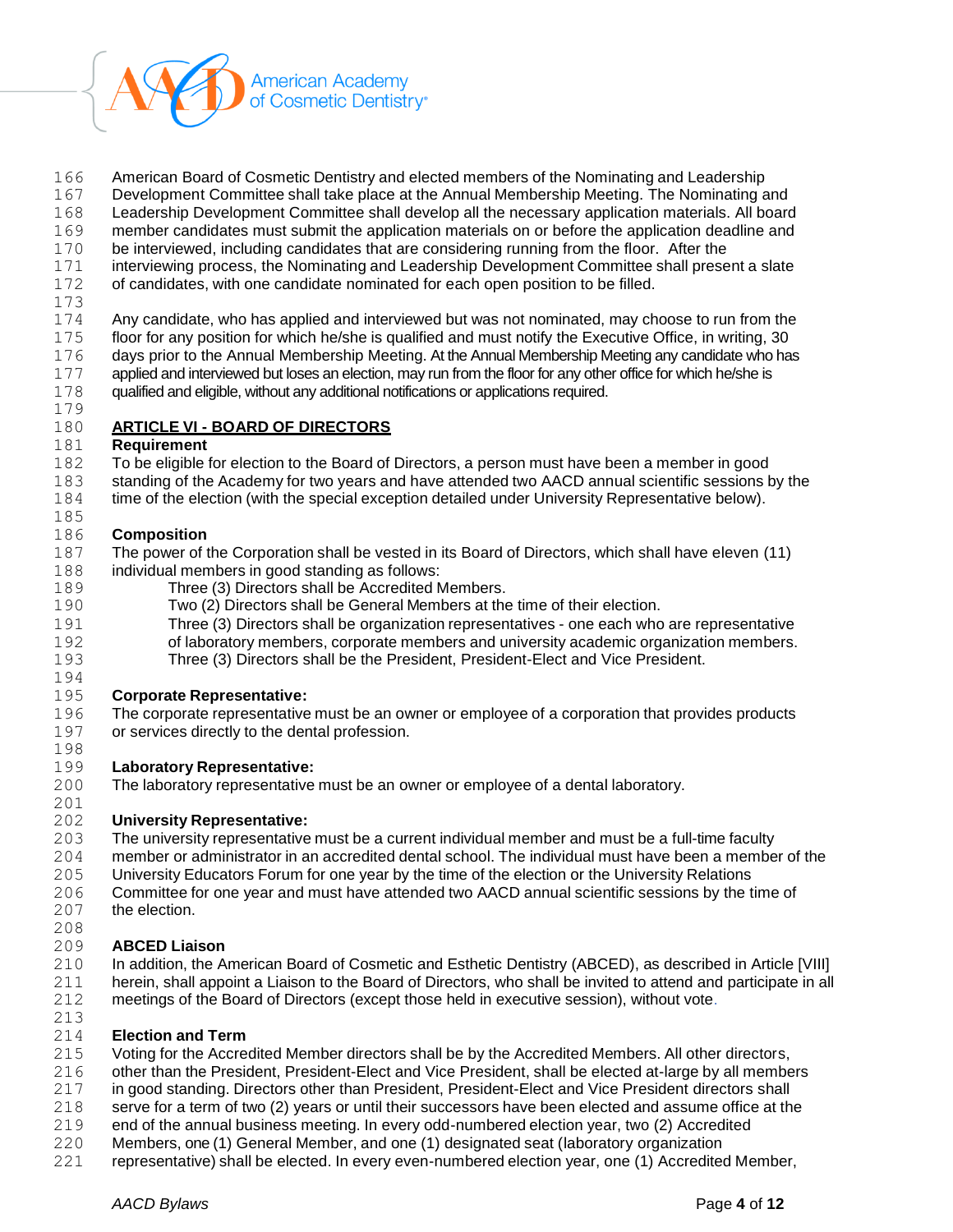

one (1) General Member, and two (2) designated seats (corporate and university) shall be elected.

 Elected Directors shall be eligible to serve two (2) consecutive terms. However, no member of the board who has served continuously for forty-two (42) or more months shall be eligible for reelection until at least one (1) year has elapsed. Any General Member elected as a director on the Board of Directors (whether in the General Member or one of the three (3) representative seats, who then becomes Accredited during his or her term will serve out the remainder of that term in the seat to which he/she was elected.

 **Vacancies due to resignation, removal, incapacity to serve or death**

 In the event of a vacancy in the office of President, the President-Elect shall assume the office. If the remaining term of the Presidency assumed is less than 240 days, the new President shall also complete the term as President to which he or she was elected. If the remaining term of the Presidency assumed is greater than 240 days, then the officer shall step down as President at the conclusion of that term. 

 In the event of a vacancy in the office of President-Elect, the Vice President shall assume the office. If the remaining term of the President-Elect's assumed term is less than 240 days, the new President-Elect shall also complete the term as President-Elect to which he or she was elected. If the remaining term of the office of President-Elect assumed is greater than 240 days, then the President-Elect shall become President when the term expires.

 243 In the event of a vacancy in the office of Vice President, the Board of Directors shall appoint an eligible Accredited Member to assume that office. Prior to making such appointment, the Board shall ask the Nominating and Leadership Development Committee for a recommendation but shall not be bound by 246 the recommendation. The appointed Vice President shall serve until the next Annual Membership Meeting, when a Vice President and, a President-Elect shall be elected by the membership. 

- In the event of a vacancy in any other Director position, the Board of Directors shall appoint a qualified and eligible member to serve until the next Annual Membership Meeting. If a vacancy exists at the end 251 of the scheduled elections at the Annual Members Meeting, the Board of Directors assuming office shall
- appoint a qualified and eligible member to serve until the next Annual Membership Meeting. In each case, the Board shall ask the Nominating and Leadership Development Committee for a
- recommendation but shall not be bound by the recommendation. If one or more years are left in the term
- of a Director who vacated his or her position, a special election will be held at the next Annual
- Membership Meeting to fill the vacated position for the remainder of the term. The Accredited Members on the Board of Directors shall be elected by the Accredited Members only. All other Directors other than
- the President, President-Elect and Vice President Directors, shall be elected by the members at large.
- **Authority and Responsibility**
- 261 The Board of Directors may retain and compensate such staff and legal counsel as it deems necessary to carry out the functions of the Academy. Except for the authority and responsibility hereafter designated to the American Board of Cosmetic Dentistry, the Board of Directors shall:
- Have supervision, direction and control of the affairs of the Academy
- Determine its policies, and be accountable for Academy assets
- Have authority to contract on behalf of the Academy
- Adopt such rules, policies and procedures for the conduct of business of the Academy as it shall deem advisable.
- Have oversight of the Executive Committee
- Have authority to establish committees, task forces, commissions and other ad hoc work groups Have authority to indemnify Directors, officers, employees and agents in accordance with law.

# 

 The Board of Directors shall have and exercise all other powers necessary or convenient to affect any or all of the purposes for which the Academy is formed. The Board of Directors may delegate any of its authority and responsibility unless specifically prohibited by these bylaws or by law.

- 
- **Adoption of Policies**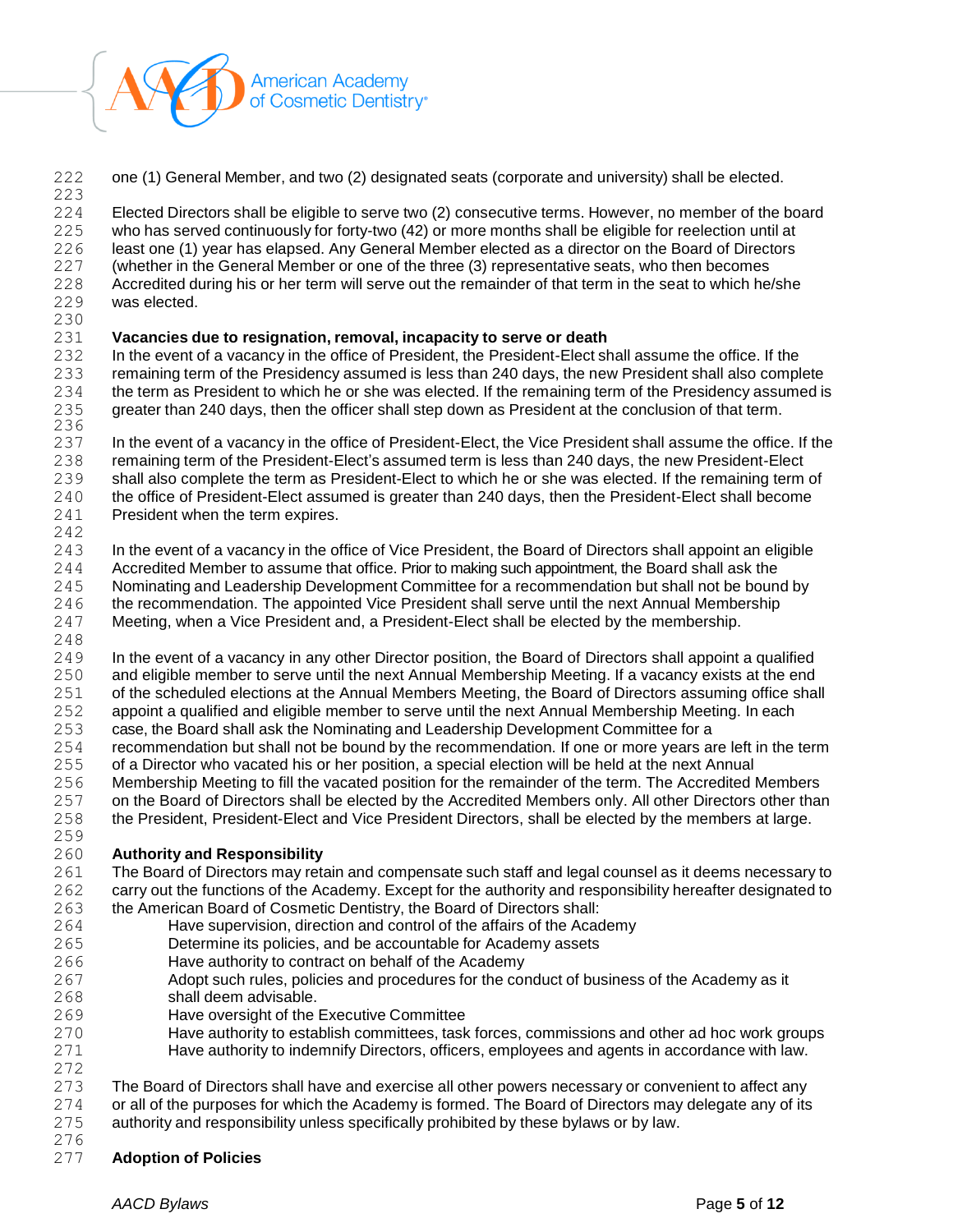

Policies and procedures for the conduct of the business of the Academy shall be adopted by majority

vote of the Directors. All policies shall be in conformance with the Bylaws and Mission of the Academy.

Policies shall remain in effect until modified or rescinded by the Board. All policies and procedures shall

- be reviewed annually. Proposed new policies or modifications of existing policies shall be presented in
- written or electronic form to all members of the board not less than forty-eight (48) hours prior to the vote.
- This paragraph shall not apply to policies and procedures that pertain only to administrative matters. Administrative policies and procedures shall be promulgated by the Executive Director subject to
- approval of the Executive Committee.
- 

# **Duties**

Pursuant to the precept that education and credentialing in the science of cosmetic dentistry are the

- highest priorities of the Academy, the duties of the Board of Directors shall be to (i) approve the 290 outcomes to be accomplished, (ii) assure that the desired outcomes are being achieved, and (iii) ensure
- that the resources necessary for achievement are available and used efficiently.

#### **Removal**

 An elected Director may be removed from office for cause by majority vote of the members of the Board of Directors voting on the issue. An appointed Director or member of a committee or ad hoc work group may be removed by the authority that made the appointment.

# **Standing Committees**

 The AACD shall have the following standing committees, and the AACD shall have such additional standing committees, and ad hoc committees as the AACD may determine are needed. 

 *Executive Committee* consisting of the President, President-Elect and Vice President. Pursuant only to delegation of authority by the Board of Directors, the Executive Committee may act for the Board in managing the day-to-day operations of the Academy, in accordance with the policies established by the Board of Directors. Any two (2) members of the Executive Committee shall constitute a quorum. The President shall call such meetings of the Executive Committee as the business of the Academy may require. A meeting may be called at any time on the request of any two (2) members of the Executive Committee.

- *Budget and Finance,* which shall have responsibility for submitting an annual budget to the Boards of Directors and the American Board of Cosmetic Dentistry for approval, review of the annual audit and general oversight of financial affairs, including investment of any reserve funds. The Committee shall have six (6) voting members: two (2) members from the Board of Directors, two (2) members from the American Board of Cosmetic Dentistry, the Vice President and the President-elect, who shall chair the committee. The Budget and Finance Committee members who are not officers shall serve alternating two-year terms with one member appointed each year by the Board of Directors and one by the American Board of Cosmetic Dentistry. There shall be an annual external financial audit, and the report shall go directly to the board of directors.
- *Nominating and Leadership Development*, which shall have responsibility for seeking out and encouraging future leaders for the Academy and for presenting a slate of one (1) nominee for each national elective position. To be eligible for election to the Nominating and Leadership Development, a person must have been a member in good standing of the Academy for two years and have attended two AACD annual scientific sessions by the time of election. The Committee shall have seven (7) members plus an alternate, six (6) voting members will each serve three-year terms. Each year, one (1) member shall be elected at the annual business meeting for a three-year term, and each year one (1) member shall be appointed by the Board of Directors for a three-year term. The Immediate Past President of the Academy who has completed his/her term and remains a member in good standing shall serve as the seventh member of the committee for one year after his/her presidency. Each year the Board of Directors shall also appoint an alternate for a one-year term. The alternate may be an Accredited or General Member in good standing. The alternate can vote when filling the seat of a missing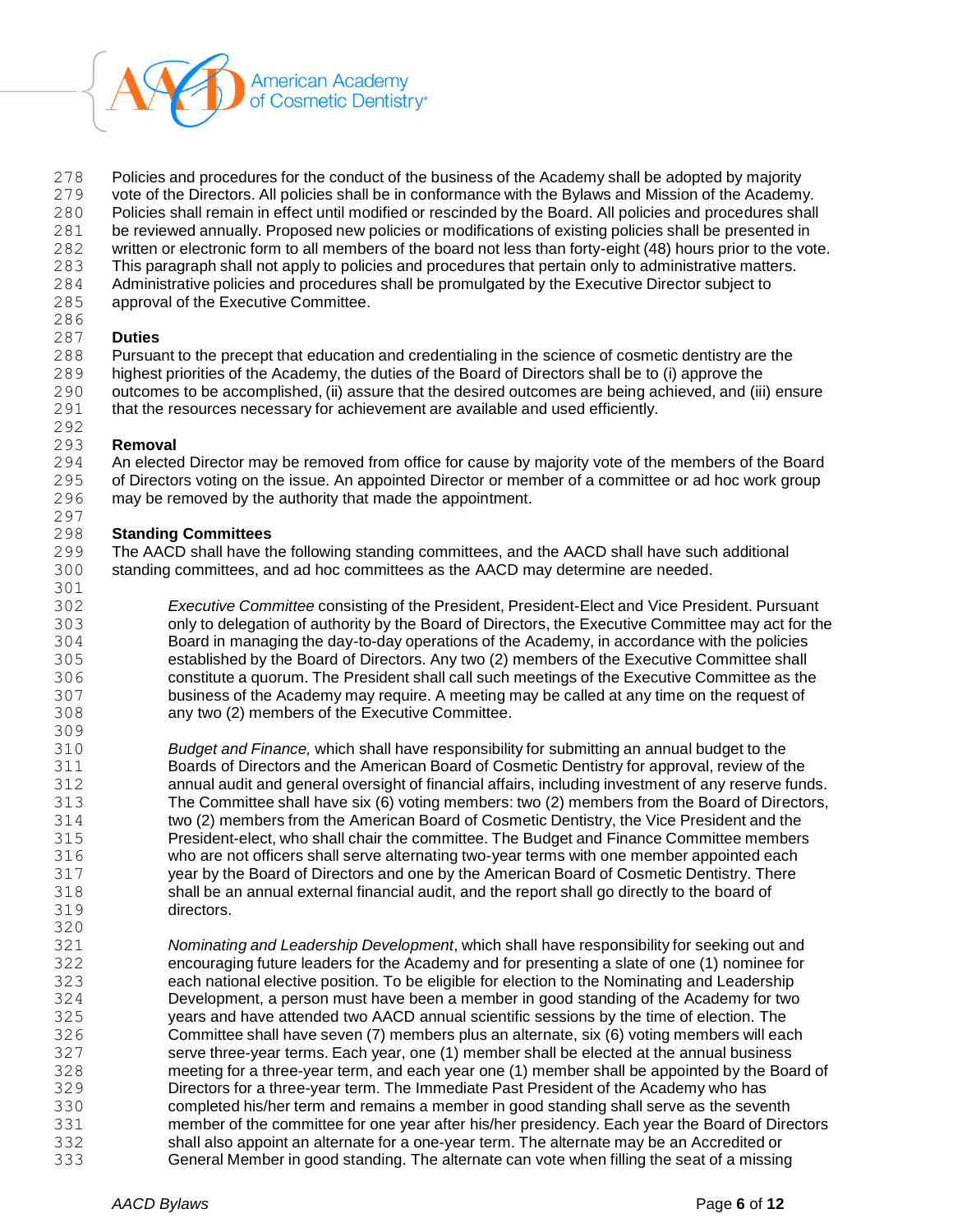

| 334 | member. The alternate can fill any open seat that occurs on the committee for the remainder of      |
|-----|-----------------------------------------------------------------------------------------------------|
| 335 | that year. Additional vacancies during the year shall be filled by appointment by the Board of      |
| 336 | Directors to serve until the next Annual Membership Meeting provided that the vacancy is from       |
| 337 | an originally elected position. In the event that one or more years of that term remain, a special  |
| 338 | election will be held at the next Annual Membership meeting to fill the remainder of the original   |
| 339 | term. That replacement position shall be elected by Accredited Members only. In the event that      |
| 340 | the vacancy was originally an appointed position, the Board of Directors shall fill that vacancy by |
| 341 | appointment for the remainder of the original term.                                                 |
| 342 |                                                                                                     |

 The Nominating and Leadership Development Committee shall elect its own chair from among the seven (7) voting members. A member of the Nominating and Leadership Development Committee shall serve no more than one consecutive three-year term. The alternate and the Immediate Past President can be elected to a full three-year term immediately following their one-year term of service. 

 *Past President Advisory Council,* which shall consist of all Past Presidents of the Academy who are members in good standing. The chair shall be the most recent Past President who has completed his/her term and remains a member in good standing. The current President and the Executive Director shall be non-voting members, in order to facilitate communication between the Council and the current leadership. The council's duties shall be to advise the Board of Directors and officers by providing a historical perspective to current issues, to maintain the history of the Academy and to perform such other services as the Board may request.

 Past President Bylaws Review Subcommittee which shall make recommendations on the wording of proposed bylaws amendments and forward such recommendations to both the American Board of Cosmetic Dentistry and the Board of Directors (see also Article XIV, Amendments, Proposals and Review)

 For all committees that do not specify otherwise in the bylaws, the President shall appoint the chair of all committees and ad hoc work groups subject to approval of the Executive Committee.

### **ARTICLE VII - AMERICAN BOARD OF COSMETIC DENTISTRY**

### **Requirement**

 To be eligible for election to the American Board of Cosmetic Dentistry, a person must be Accredited and have been a member in good standing of the Academy for two years preceding the election and have attended two AACD annual scientific sessions by the time of the election.

#### **Composition**

 There shall be an American Board of Cosmetic Dentistry consisting of seven (7) members, all of whom shall be Accredited Members of the Academy.

#### **Election and Term**

- American Board of Cosmetic Dentistry (ABCD) members shall be elected at-large by all
- Accredited Members in good standing. ABCD members shall serve for a term of three (3) years or
- until their successors have been elected and assume office, at the end of the annual business
- meeting. One-third, or the nearest practicable fraction, of the ABCD members shall be elected
- each year, except as provided hereafter. ABCD members shall be eligible to serve two (2)
- consecutive terms.

### **Vacancies**

- In the event of a vacancy on the American Board of Cosmetic Dentistry, the American Board of
- Cosmetic Dentistry shall appoint an eligible Accredited Member to serve until the next regularly
- scheduled election from among the Accredited Members of the Academy eligible to serve. If a vacancy
- exists at the end of the scheduled elections at the Annual Membership Meeting, the ABCD Directors
- assuming office shall appoint a qualified and eligible Accredited Member to serve until the next Annual
- Membership Meeting. In each case, the ABCD shall ask the Nominating and Leadership Development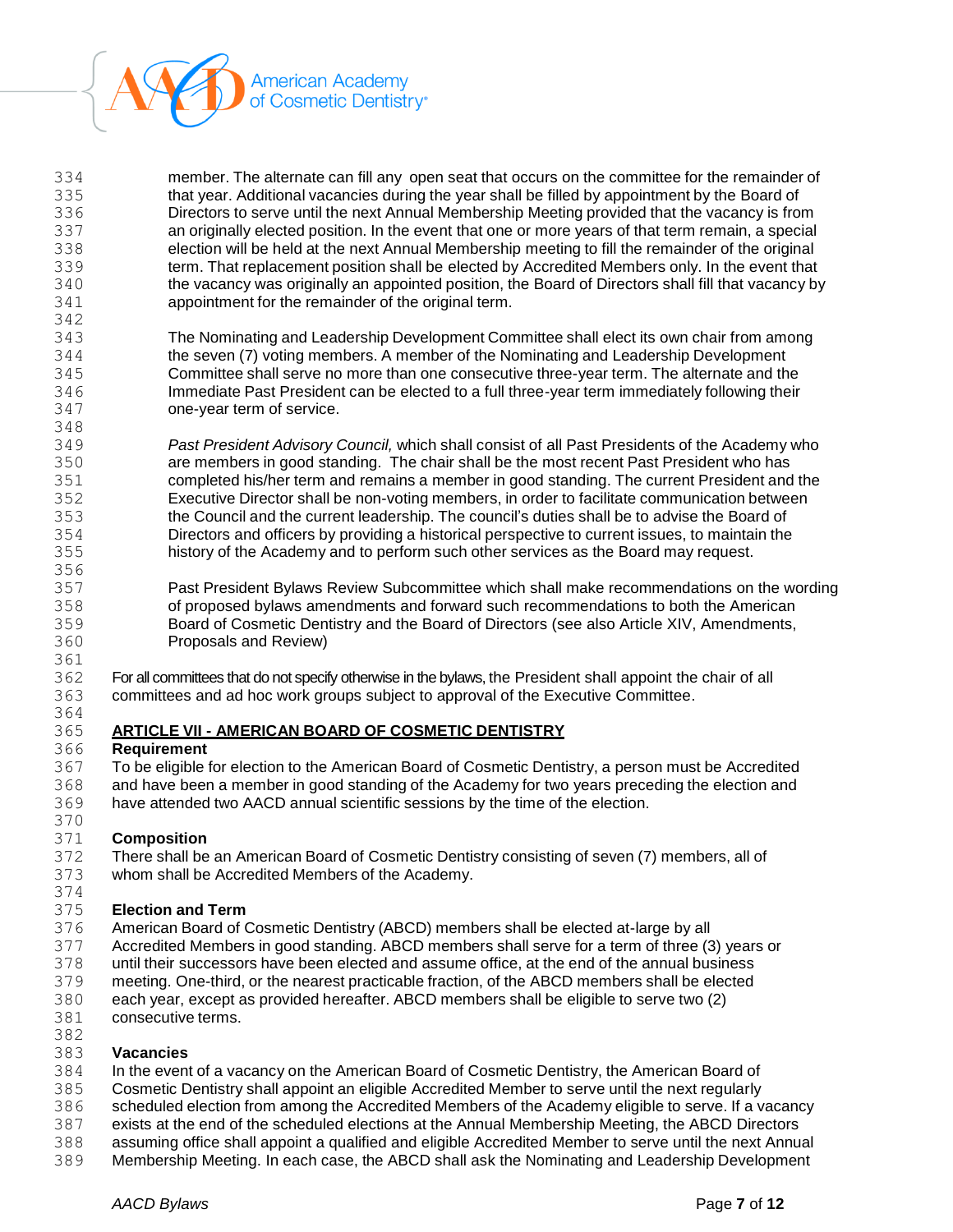

Committee for a recommendation but shall not be bound by the recommendation. If one or more years

are left in the term of a Director who vacated his or her position, a special election will be held at the

- next Annual Membership Meeting to fill the vacated position for the remainder of the term. The
- Accredited Members on the American Board of Cosmetic Dentistry shall be elected by Accredited Members only.
- 

### **Authority and Responsibility**

- The American Board of Cosmetic Dentistry shall have the following authority and responsibilities:
- Establishing and monitoring the curriculum for credentialing
- Establishing the protocol standards, and requirements for credentialing, provided, however, that the development of alternative standards for becoming credentialed whether of an honorary
- nature, or based on experience or accomplishments in the profession, shall require the concurrence of two-thirds of the American Board of Cosmetic Dentistry and two-thirds of the Board of Directors.
- 
- Credentialing examination
- Establishing and monitoring education programs and speaker training related to credentialing Content and faculty for Credentialing Workshops
- Membership, qualification, selection and monitoring of all boards of examiners for credentialing Privileges of Accredited Members
- Materials in The Journal of Cosmetic Dentistry and official publications of the Academy specific to credentialing
- Approval of all general communications specific to credentialing
- Providing to the Finance Committee in a timely manner the proposed annual budget for credentialing activities
- Sole authority for the actual use of funds allocated to credentialing activities.

### **Removal**

- An ABCD member may be removed from office for cause by majority vote of the members of the
- American Board of Cosmetic Dentistry voting on the issue. An appointed ABCD member or member of
- the committee or ad hoc work group may be removed by the authority that made the appointment.

### **Committees**

- The American Board of Cosmetic Dentistry will create and administer committees as needed.
- 423 Chairmen and compositions of committees of the American Board of Cosmetic Dentistry are appointed<br>424 solely by the American Board of Cosmetic Dentistry. solely by the American Board of Cosmetic Dentistry.
- The composition and specific responsibilities of each committee shall be specified by the American
- Board of Cosmetic Dentistry.

# **ARTICLE VIII- AMERICAN BOARD OF COSMETIC AND ESTHETIC DENTISTRY**

- **Sponsorship and Purpose** 431 The American Board of Cosmetic and Esthetic Dentistry (ABCED), a national dental specialty board, has 432 been established to promote the advancement of cosmetic and esthetic dentistry, the dental science 432 been established to promote the advancement of cosmetic and esthetic dentistry, the dental science 433 focused on enhancing the overall smile and appearance while improving oral health and function, three 433 focused on enhancing the overall smile and appearance while improving oral health and function, through 434 the following principal activities: 434 the following principal activities:<br>435 (a) Establishing minimu
- (a) Establishing minimum standards for those individuals who seek certification in cosmetic and 436 esthetic dentistry;<br>437 (b) Reviewing and
	- (b) Reviewing and evaluating individual candidates' education and practice experience to
- 438 determine their eligibility to sit for the cosmetic and esthetic dentistry certification examination;<br>439 (c) Conducting a valid and comprehensive formal examination process for qualified candidate
- 439 (c) Conducting a valid and comprehensive formal examination process for qualified candidates;<br>440 (d) Granting and issuing certificates to candidates who voluntarily apply and meet the ABCED's (d) Granting and issuing certificates to candidates who voluntarily apply and meet the ABCED's
- requirements for cosmetic and esthetic dentistry certification;
- 442 (e) Providing and administering a program for the recertification of certified cosmetic and esthetic 443 dentists:
- 444 (f) Maintaining a registry of individuals holding active and lapsed certificates issued by the 445 445 **ABCED**; and<br>446 (g) Encourage
- (g) Encouraging and, as appropriate, working to improve the standards for training of cosmetic and esthetic dentists.
-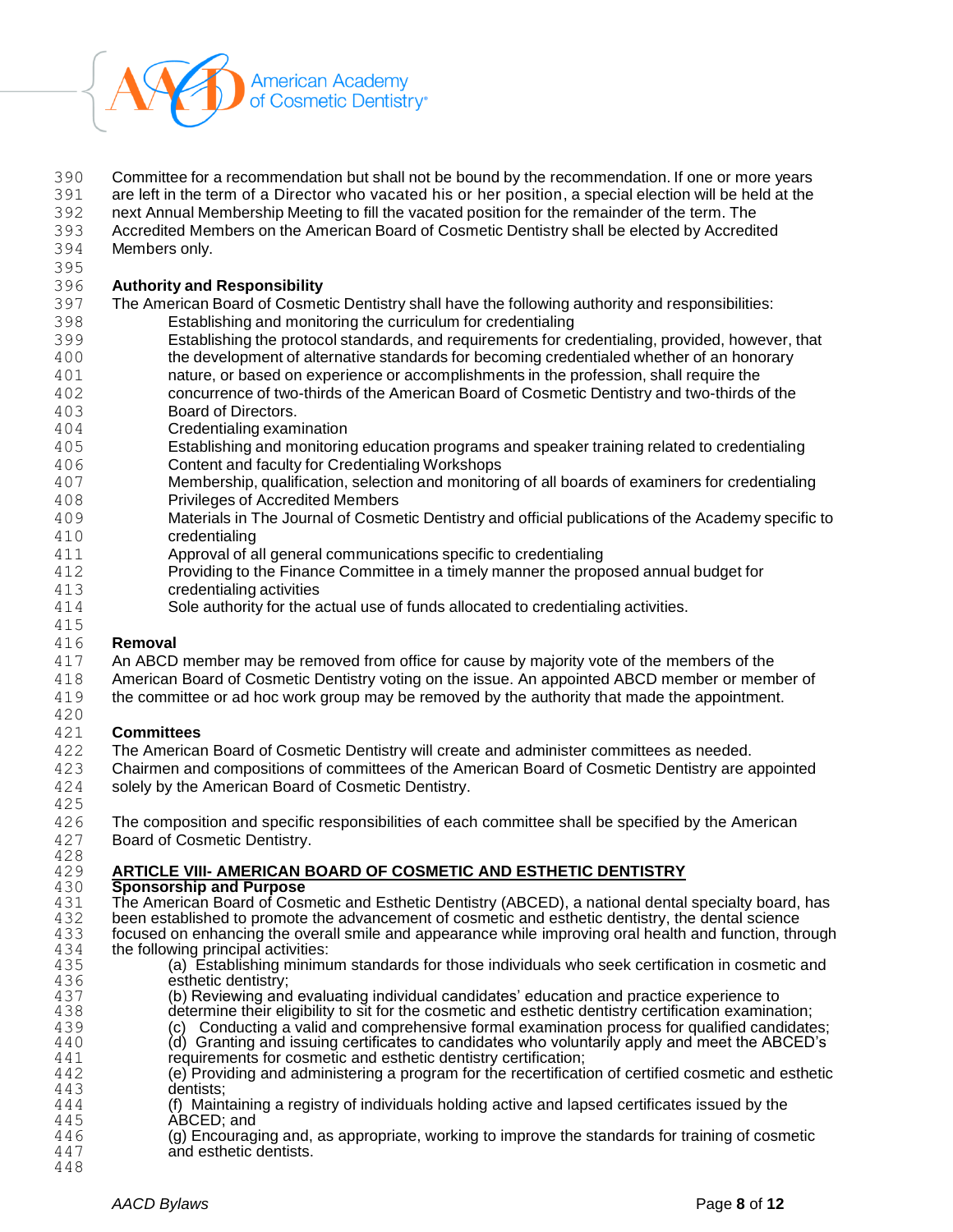

449 In keeping with its purpose to achieve national recognition of cosmetic and esthetic dentistry as a dental<br>450 science specialty, AACD serves as the sponsoring organization of the ABCED. science specialty, AACD serves as the sponsoring organization of the ABCED.

#### 451<br>452 **AACD Liaison**

453 The Board of Directors shall appoint an individual to serve as a Liaison to the Board of Directors of the 454 ABCED, who shall: (i) be invited to attend and participate in all meetings of the ABCED Board of Directors<br>455 (except those held in executive session), without vote; and (ii) work with the ABCED Liaison to coordinate 455 (except those held in executive session), without vote; and (ii) work with the ABCED Liaison to coordinate<br>456 the efforts of the AACD and ABCED to provide financial and management support for the ABCED. the efforts of the AACD and ABCED to provide financial and management support for the ABCED.

#### **ARTICLE IX - BOARD OF TRUSTEES**

 The American Academy of Cosmetic Dentistry shall maintain a Charitable Foundation known as the American Academy of Cosmetic Dentistry Charitable Foundation (AACDCF) currently organized as a 501(c)3 Corporation. The affairs of the Charitable Foundation shall be directed by a Board of Trustees in accordance with the Bylaws of the American Academy of Cosmetic Dentistry Charitable Foundation, the most current copy approved by the Board of Directors to become an attachment to these bylaws.

The number of Trustees, their election or appointment, terms, authorities and responsibilities,

 removal, standing committees, adoption of policies, budgets, meetings and all organizational matters shall be governed by the most current AACDCF Bylaws attached to these bylaws.

### **ARTICLE X - GOVERNANCE MEETINGS, QUORUMS, AND STANDARDS OF CONDUCT**

### **Regular Meetings**

 The Board of Directors and American Board of Cosmetic Dentistry shall each hold meetings at such time and place as shall be designated by the President or Chair, respectively. Attendance may be in person, or by telephone or other electronic means, provided that all persons participating in the meeting can communicate with each other in real time.

### **Special Meetings**

Special meetings may, from time to time, be necessary to consider some business of an urgent nature,

which cannot be delayed until the next regularly scheduled meeting. Special meetings of Directors

 may be held on twenty-four-hour notice at the call of the President, or in the absence or incapacity of the President, the President-Elect, or at the call of a majority of the members of the Board of Directors.

Special meetings of the American Board of Cosmetic Dentistry may be held on twenty-four-hour notice at

the call of the Chair, or in the absence or incapacity of the Chair, the President, or at the call of a majority

- of the ABCD members. Every reasonable effort will be made to notify all members of the respective
- Board as to the date, place and time of special meetings as early as possible after the decision to call such a meeting.
- The President or ABCD Chair, respectively, or on their failure to act, the Corporate Secretary,
- is empowered to set the time and place of the Board of Directors and ABCD special meetings.

# **Notice**

- Except as provided for Special Meetings, notice stating the time and place of meetings shall be
- delivered to each Director or ABCD member, not less than five (5) days before the date of the meeting,
- either electronically, or by mail. Notice may be waived with the written or electronic consent of all the
- members of the affected Board.

# **Attendance and Quorum**

497 A majority of the members of a board shall constitute a quorum to conduct business, and the act of a majority present at any meeting at which there is a quorum shall be the act of that board, except as may be otherwise provided by statute, by the Articles of Incorporation, or the bylaws. If a quorum shall not be present at any meeting of a Board, those present may receive and review any reports which do not

- require board action and/or they may adjourn the meeting from time to time until a quorum shall
- be present.

#### **Written Consent**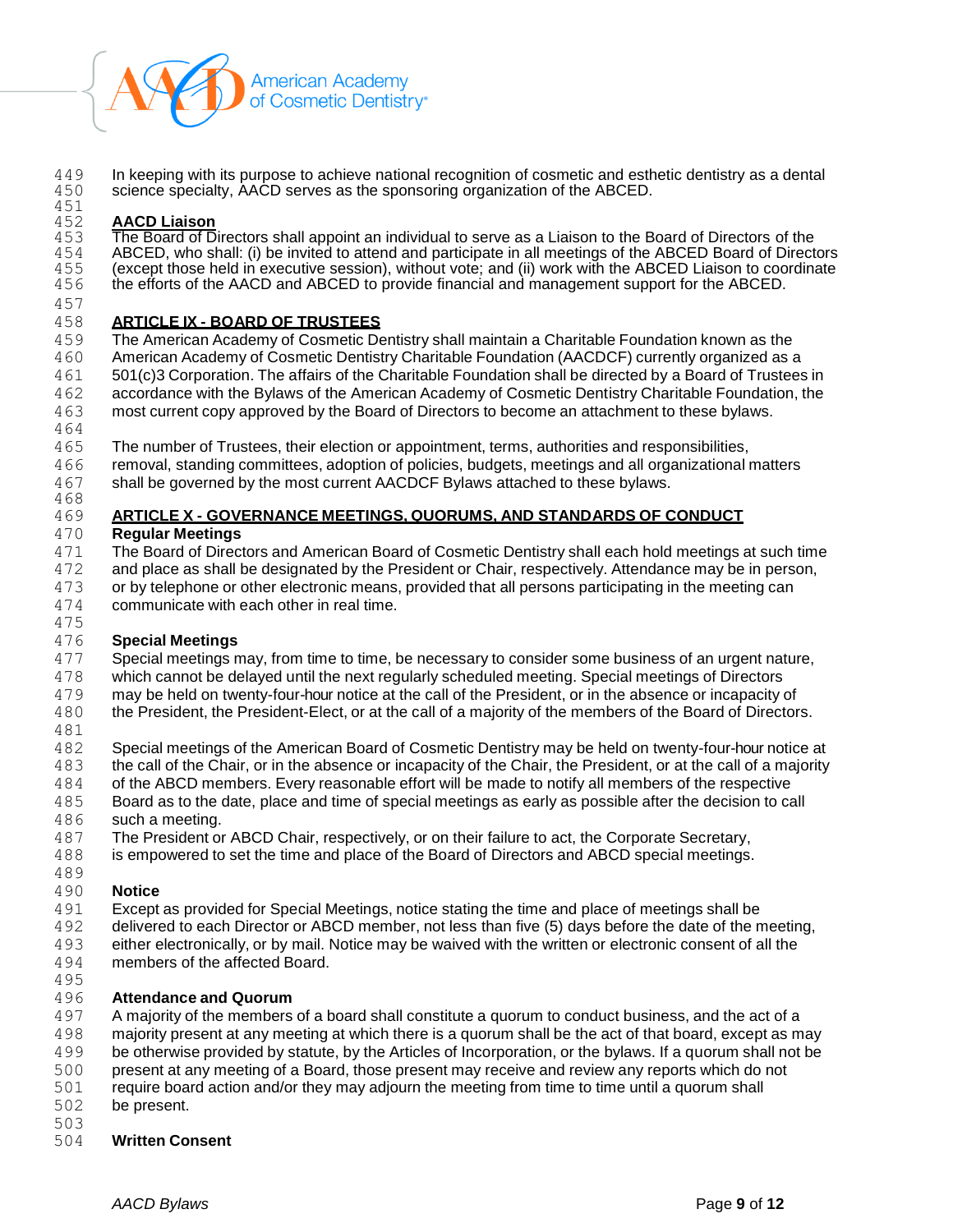

- Any action required or permitted to be taken at any meeting of either board may be taken without a
- meeting if two-thirds (2/3) of the members of that board consent thereto in writing, whether done before or
- after the action so taken, and the writing or writings shall be filed with the minutes of proceedings of the
- relevant board. Any action required or permitted to be taken at any meeting of a committee or ad hoc
- work group likewise may be taken without a meeting if all members of the committee or work group
- consent thereto in writing, whether done before or after the action so taken; and the writing shall be
- filed with the minutes of proceedings of the committee or work group. Written consent shall include
- electronically recorded consent.

# **Absence**

- Any elected Director or ABCD member who shall have been absent from two (2) consecutive regular
- meetings of their respective board during a single administrative year shall automatically vacate the seat
- on the board and the vacancy shall be filled by the respective board. However, the respective board
- 518 shall consider each absence as a separate circumstance and may expressly waive such absence by
- affirmative vote of a majority of its members.
- 

## **Standards of Conduct**

- No Director or ABCD member shall realize economic gain from an action of the Board of Directors or
- American Board of Cosmetic Dentistry, respectively, in which that member participated. Whenever the
- Board of Directors or American Board of Cosmetic Dentistry is considering any action that would have
- a direct bearing on the business or professional interest of a Director or ABCD member, or the firm or
- corporation of which the member is an officer, director, employee or owner, that Director or ABCD member shall be required to advise both the Board of Directors and the American Board of Cosmetic
- Dentistry of the pertinent facts.

### **Dual Service**

Holding the offices of Director and ABCD member at the same time is prohibited.

### **Vacancies**

- Vacancies on the Board of Directors or American Board of Cosmetic Dentistry shall be filled by appointment by the Board of Directors, or American Board of Cosmetic Dentistry, respectively. Such
- appointed Director or ABCD member shall serve only until the next regularly scheduled election. If one or more years are left in a vacated term, a special election will be held at the next Annual Membership
- Meeting to fill the vacated position. Replacement members of the American Board of Cosmetic Dentistry
- and Accredited Members on the Board of Directors shall be elected by Accredited Members only. All
- other vacated positions shall be elected by the members at large. A vacancy may occur by the
- resignation, death, incapacity, or removal of an incumbent, or when there is no candidate for election to a position.
- 

# **ARTICLE XI- FINANCES**

### **Accounts**

- The Academy may maintain such bank and investment accounts as the Board of Directors shall determine.
- 

### **Authority to Budget and to Expend Reserve Funds**

- Education and credentialing in the science of cosmetic dentistry are the highest priorities of the
- Academy. Accordingly, approval of the annual budget, and the expenditure of funds from the Reserve
- Account shall require the concurrence of both the Board of Directors and the American Board of
- Cosmetic Dentistry, provided however, that in the event of a fiscal emergency or other event, as
- determined by the Executive Committee, that threatens to injure the long-term, financial well-being or to
- halt day-to-day activities of the AACD, the Executive Committee shall be authorized, by a majority vote of
- the members of the Committee, to expend funds from the Reserve Account for purposes of continuing
- AACD operations. Such expenditure shall be reported to the Boards within 24 hours.
- 

# **Authority to Execute Instruments of Obligate**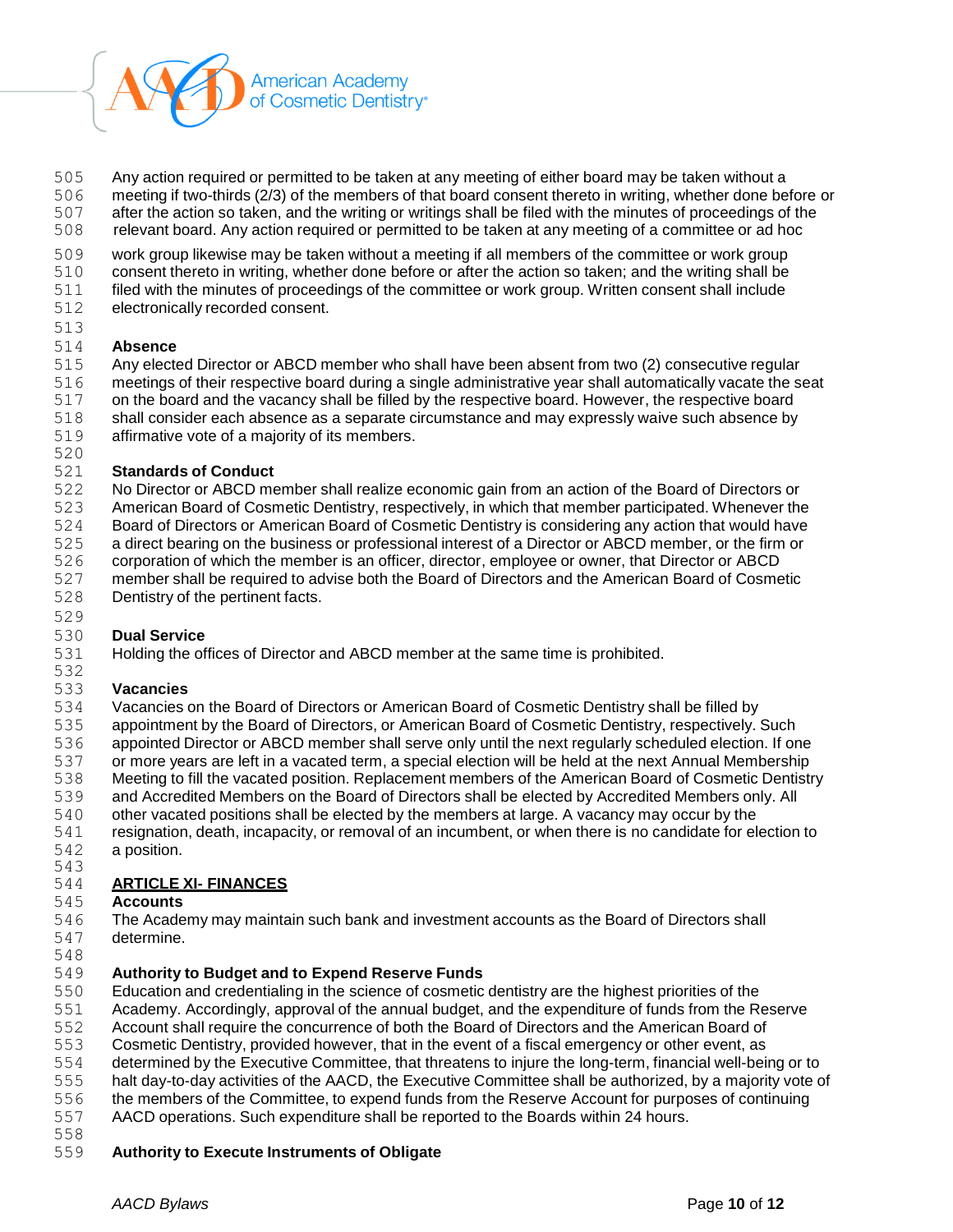

The Board of Directors may authorize any office, agent or employee, to enter into any contract or to

execute and deliver any instrument in the name of and on behalf of the Academy. Except as so

authorized, no officer, employee, or agent shall have any power or authority to bind or obligate the

- Academy by any contract or engagement or to pledge its credit or to render it liable for any purpose or
- in any amount.

#### **Audit**

The accounts of the Academy shall be audited annually by an independent Certified Public Accountant.

#### **No Private Benefit**

 The Corporation shall not pay dividends or distribute any part of its income or profit to its members, Directors, ABCD members or officer. By resolution of the Board, reasonable compensation and expenses of attendance may be paid for attendance at each regular or special meeting of the Boards or any committee or ad hoc work group of either Board. Reasonable compensation may be paid to members, Directors, ABCD members, officers or staff for services rendered.

#### 575<br>576 **ARTICLE XII- INDEMNIFICATION**

 To the fullest extent permitted or required by the applicable sections of the Wisconsin Nonstock Corporation Law, each Director, ABCD member, officer or employee of the corporation, including the heirs, executors and administrators of each Director, ABCD member, officer or employee shall be indemnified by the corporation (which shall include advancement of funds), against all costs, expenses and amounts of liability therefore, including counsel fees, reasonably incurred by or imposed upon him or her;

 a. In connection with or resulting from any action suit, proceeding or claim to which he or she may be made a party, or in which he or she may be or become involved by reason of his or her acts of omission or commission, or alleged acts of omission or commission, as such director, ABCD member, officer or employee. 

### OR;

 b. Subject to the provision hereof, any settlement thereof, whether or not he or she continues to be such director, ABCD member, officer of employee at the time of incurring such costs, expenses or amounts, and whether or not the action or omission of act on the part of such director, ABCD member, officer, or employee which is the basis of such suit, action, proceeding or claim, occurred before or after the adoption of these bylaws.

 Provided, however, that such indemnification shall not apply with respect to any matter as to which such director, ABCD member, officer or employee shall be finally adjudged in such action, suit or proceeding to have been individually guilty of negligence or misconduct in the performance of his or her duty as such director, ABCD member, officer or employee.

Provided however, that the indemnification herein provided shall, with respect to any settlement of any

- such suit, action, proceeding or claim, include reimbursement of any amounts paid and expenses reasonably incurred in settling any such suit, action, proceeding or claim, when the judgment of the
- Board of Directors of the Corporation, such settlement and reimbursement appear to be for the best
- interests of the Corporation.
- 

 The foregoing right of indemnification shall be in addition to and not exclusive of any and all other rights as to which any such director, ABCD member, officer or employee may be entitled under any insurance, agreement, resolution of the members or Board of Directors or otherwise. 

### **ARTICLE XIII- PARLIAMENTARY AUTHORITY**

 The current edition of the Standard Code of Parliamentary Procedure (The American Institute of Parliamentarians Standard Code of Parliamentary Procedure) shall govern this organization in

all parliamentary situations that are not provided for in law, or in its bylaws or adopted rules.

#### **ARTICLE XIV- AMENDMENTS**